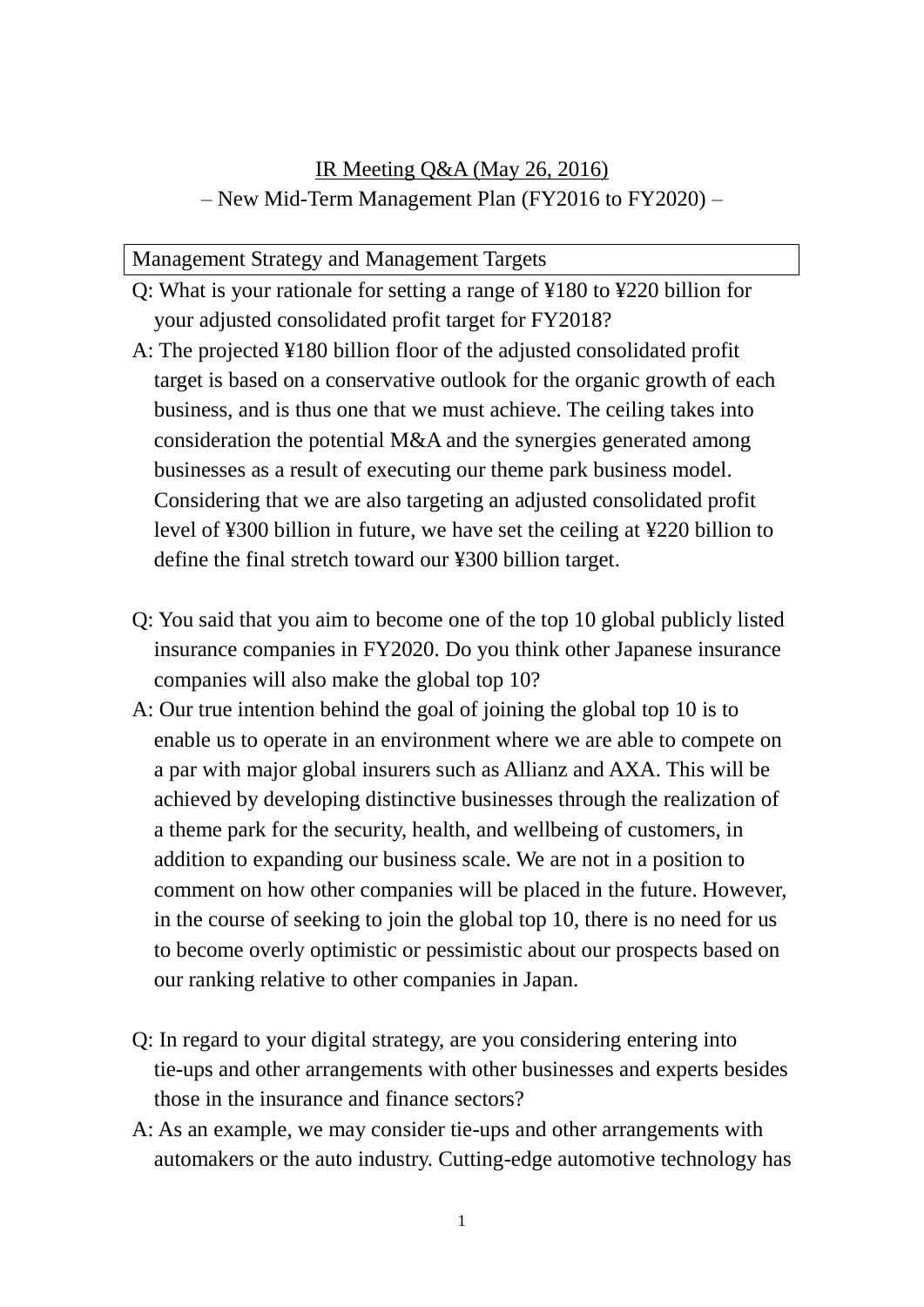been advancing considerably on the technical front. However, we believe that social acceptance of this technology will become the focal point for discussion going forward. We think the main theme will be to ask, "To what extent is society willing and able to accept the collection and disclosure of automotive data?" This is also a field in which the Japanese government is making a national effort to examine the issues. We have taken steps such as developing and selling the "Smiling Road", and we will continue working to ensure that we do not fall behind on this front. In addition, we could find promising partners from among the startup companies we invest in by searching for technologies that could spark digital disruption going forward. In the process, we will need to make certain that we obtain groundbreaking technologies by building relationships with those companies. Rather than search for the advanced technologies we seek within the boundaries of an insurance company, we will need to first conduct research into what kinds of innovative technologies are actually out there, and then explore how we will be able to make use of those technologies. This type of approach will be essential in the future.

#### Domestic P&C Insurance Business

- Q: What factors will pressure earnings in the domestic P&C insurance business?
- A: Factors pressuring earnings include Japan's next consumption tax hike (scheduled for April 2017) and a drop in demand following a rush to purchase ahead of revisions to fire insurance premium rates in October 2015. The consumption tax hike is expected to push up the loss ratio by around 0.5 points and the net expense ratio by around 0.4 points. Earnings will also come under pressure from higher expenses due to upfront investments.
- Q: In recent years, you have often exceeded your annual natural disaster budget of ¥43.0 billion. How have you factored this into your business plan?
- A: We are assuming an annual natural disaster budget of ¥43.0 billion.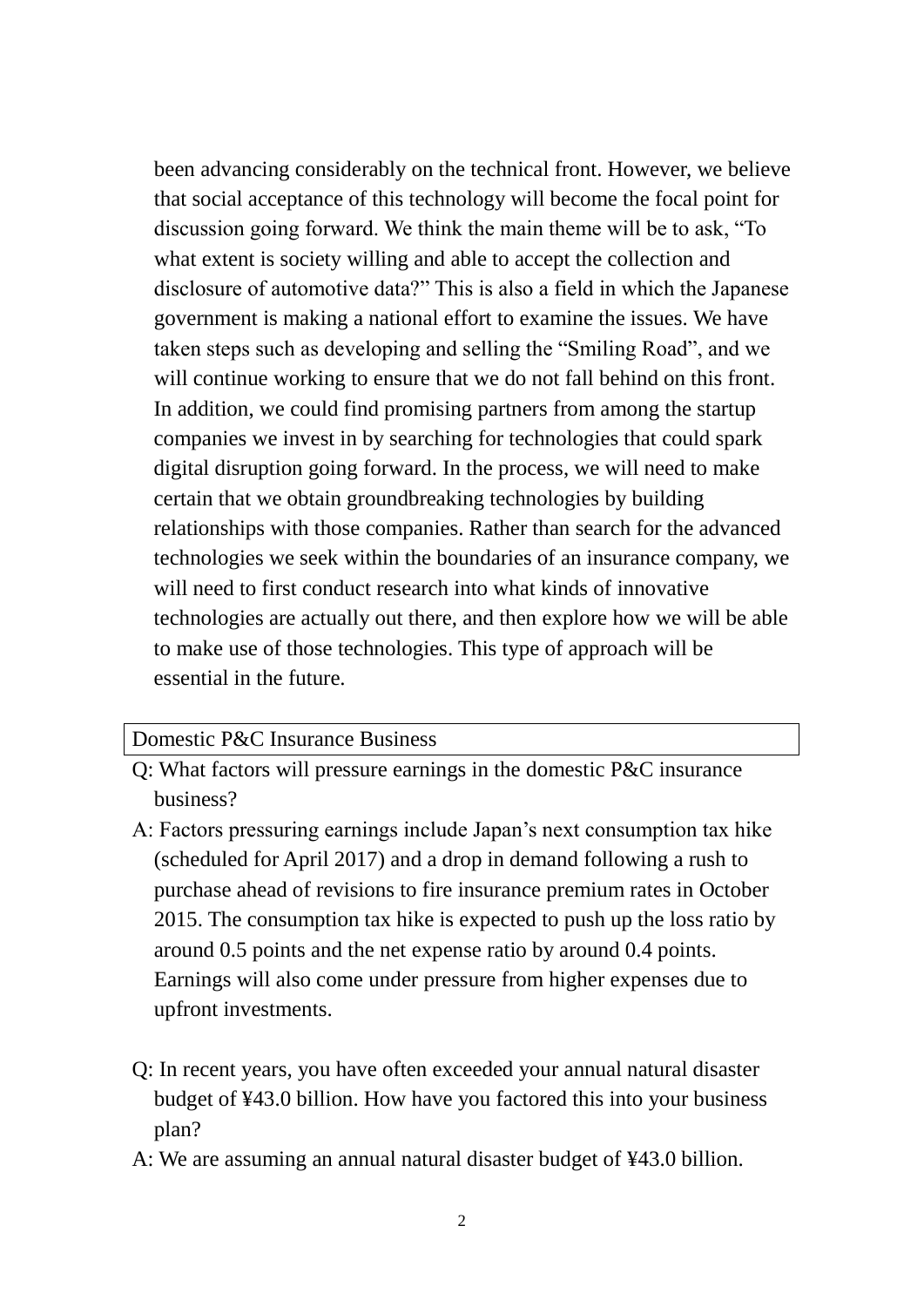Natural disasters are reported to have become increasingly frequent in recent years, and our risk management and other divisions are currently analyzing these trends. The average amount of the net incurred loss for the past 10 years is around ¥47.0 billion. Considering the expansion of reinsurance coverage and other factors in recent years, we believe that the projected amount of ¥43.0 billion for the net incurred loss is largely in line with actual results.

- Q: Could you please go over your outlook for the number of non-fleet vehicles and net premiums written in automobile insurance?
- A: We expect the growth rate for the number of owned vehicles to remain mostly flat over the next few years. The number of non-fleet vehicles in domestic automobile insurance is also expected to follow a similar trend. From FY2016, we will have a well-developed sales framework in place as the impact of the merger of Sompo Japan and Nipponkoa subsides. Accordingly, we expect to improve our market share by around 1-2 percentage points, taking into account factors including the benefits of stronger sales capabilities and the positive impact of other systems and product development.
- Q: Could you please go over the amount of investment and the related investment benefits with respect to systems investments for the Future Innovation Project and other initiatives?
- A: Expenses related to upfront investments in domestic P&C business are forecast at around ¥10.0 billion in FY2016-FY2018 and around ¥20.0 billion in FY2019-FY2020. The anticipated investment benefits include reduced company expenses through improved business efficiency. We plan to start reaping the benefits of these investments between around FY2018 and FY2019. For example, in FY2018, we expect to reduce business expenses by around ¥13.0 billion, mainly through investment benefits, against investment of ¥10.0 billion in a single year.
- Q: What is your approach to the sales agency channel? Do you plan to reduce sales agency commissions?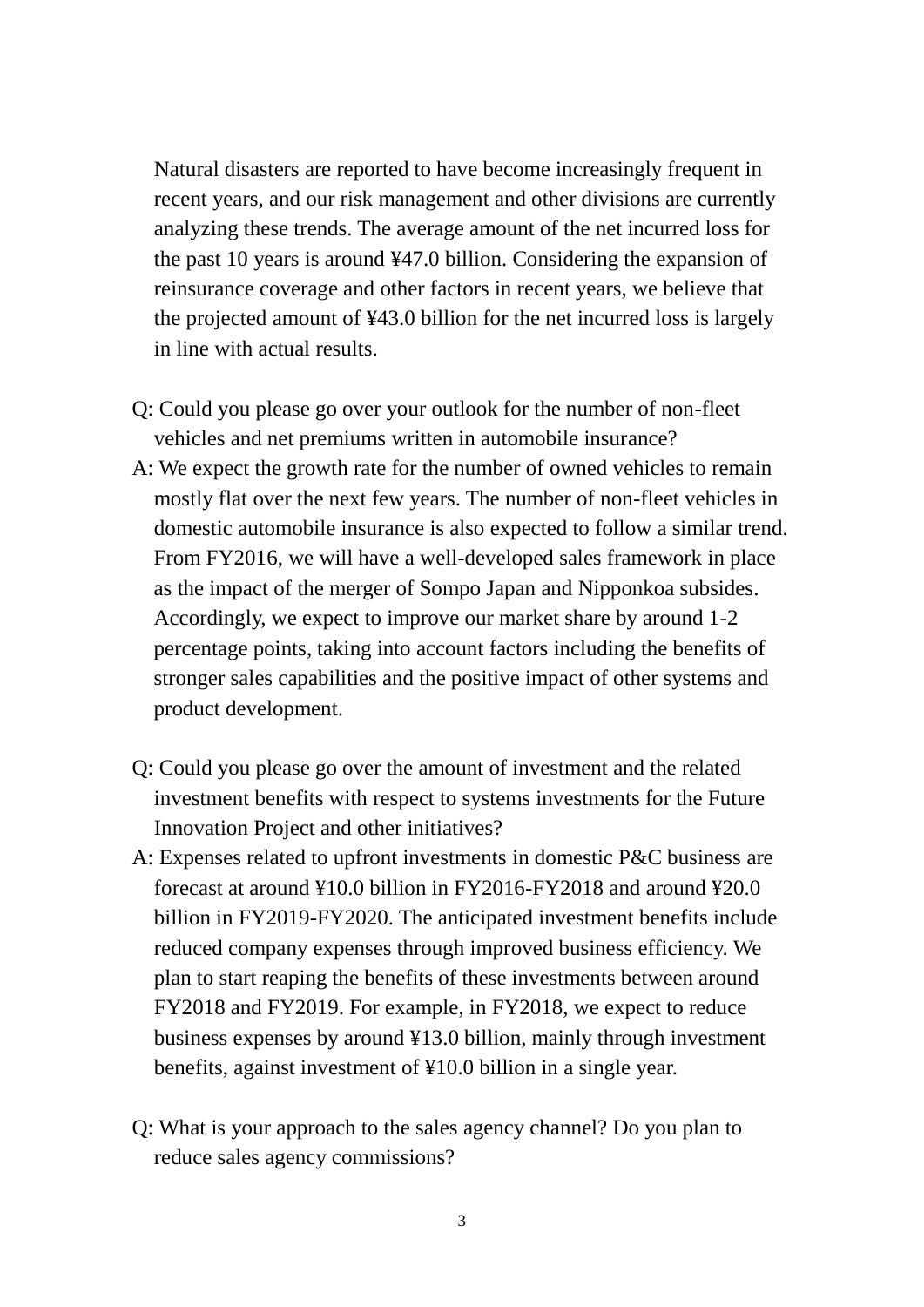A: We do not plan to reduce commissions across the board in the short term, partly out of consideration for the intensified competition for market share. We will continue to emphasize strengthening communication with customers through the use of digital technologies, the Internet and other channels. In the process, our expectations in terms of what we look for in sales agencies will change. Our priorities will include bolstering the insurance sales capabilities of sales agencies through the use of digital technologies and other means.

As a Group, we also support direct sales channels primarily through Saison Automobile & Fire and Sonpo 24. Therefore, we do not see a problem with customers shifting from the sales agency to direct sales channel. In this case, the Group's commission rate will decline in step with an increase in the share of the direct sales channel.

### Domestic Life Insurance

- Q: Adjusted profit in the domestic life insurance business is forecast to decline in FY2016, and then recover to ¥32.0 billion in FY2018. What are the main factors supporting this outlook?
- A: Himawari Life is pushing ahead with a growth strategy based on a business model focused on seamless integration of product, service and channel. Given that Himawari Life is forecasting upfront investment of around ¥5.0 billion a year, adjusted profit is projected to temporarily decline in FY2016. Thereafter, the number of policies in force and profit is expected to expand steadily based on an increase in new policies due to the execution of new growth strategies, along with steady increases in business in force.

## Capital Policy and M&A

- Q: Could you please share your outlook for the total payout ratio for shareholders over the medium term?
- A: In regard to shareholder returns, we are committed to paying steady dividends, in principle. When there are funds available for shareholder returns in excess of this commitment, we will consider whether either to increase dividends or conduct share buybacks, in light of our stock price,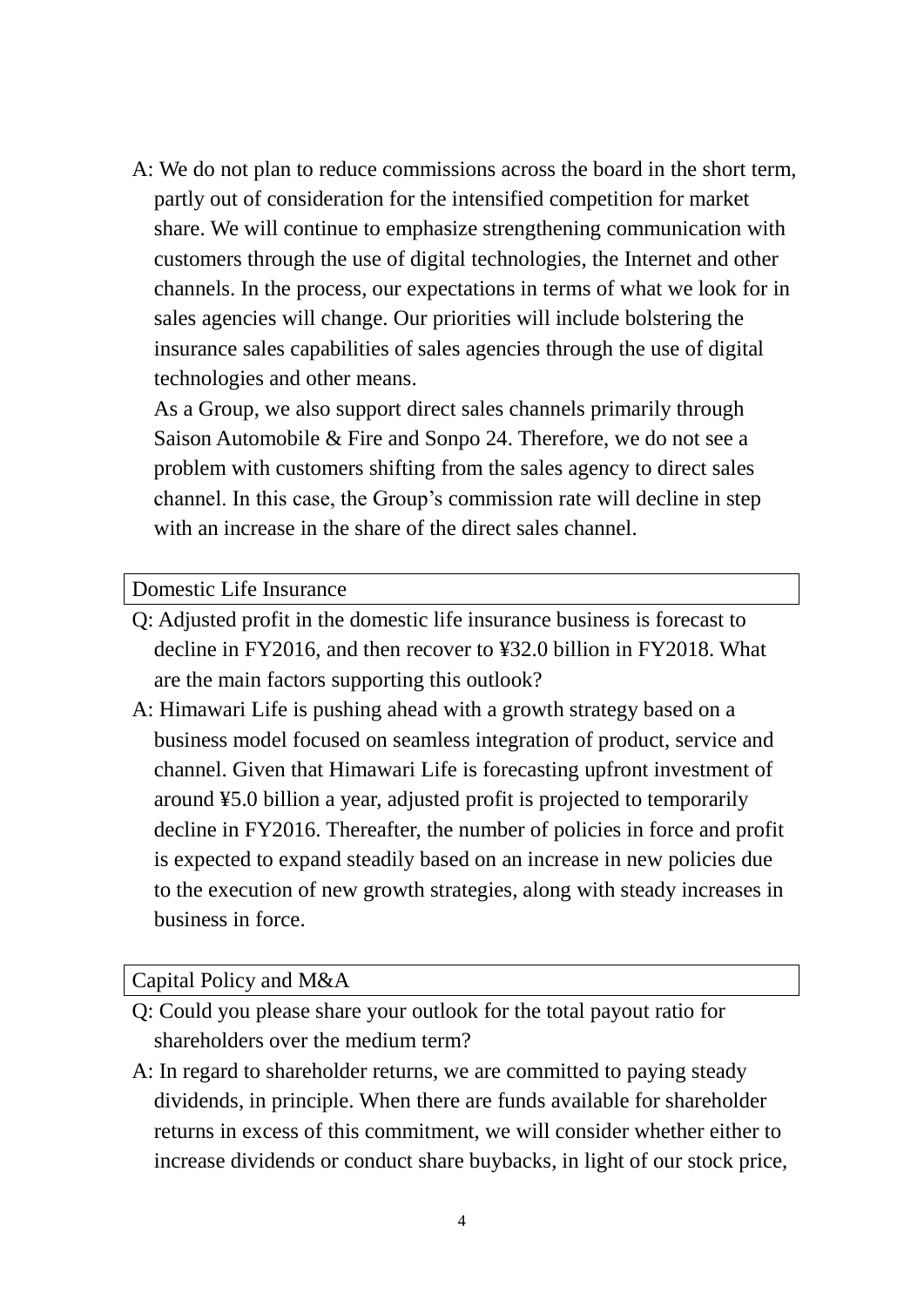economic conditions and other factors prevailing at the time. Our policy is to basically maintain a total payout ratio of around 50% over the medium term. It is possible that we may adjust the payout ratio up or down from 50%. However, the floor of 30% shall only apply when we require additional capital for large M&As and other initiatives.

- Q: Could you please discuss the role of the holding company and the domestic P&C insurance business with respect to the sale of strategic-holding stocks?
- A: Strategic-holding stocks will serve as the source of funds for executing future M&As, in addition to providing a means of reducing the risk amount. Accordingly, the holding company will examine strategic-holding stocks as part of the Group's capital policy in close coordination with the operating companies. The holding company has approved a basic policy including formulating plans to sell strategic-holding stocks of around ¥100.0 billion a year. The role of the domestic P&C insurance business will be to undertake the execution of these sales, including selecting specific stocks and deciding on the timing of the sales.
- Q: Could you please comment on the ratio of capital allocation to each segment?
- A: Roughly speaking, we will allocate around 50% of capital to the domestic P&C insurance business, 20% to the domestic life insurance business, 10% to the overseas insurance business and around 20% to other businesses and reserves to fund investments in future M&As and other initiatives. In future, we envision that around 20% of the reserves will be allocated to the overseas insurance business and new businesses through the execution of M&As and other initiatives.
- Q: In terms of your capacity to invest in M&As, what is the extent of your capital buffer? Can I assume that the capital released from the sale of strategic-holding stocks will be used for M&A investments and so forth?
- A: Considering that we have not executed any large M&As, we believe that